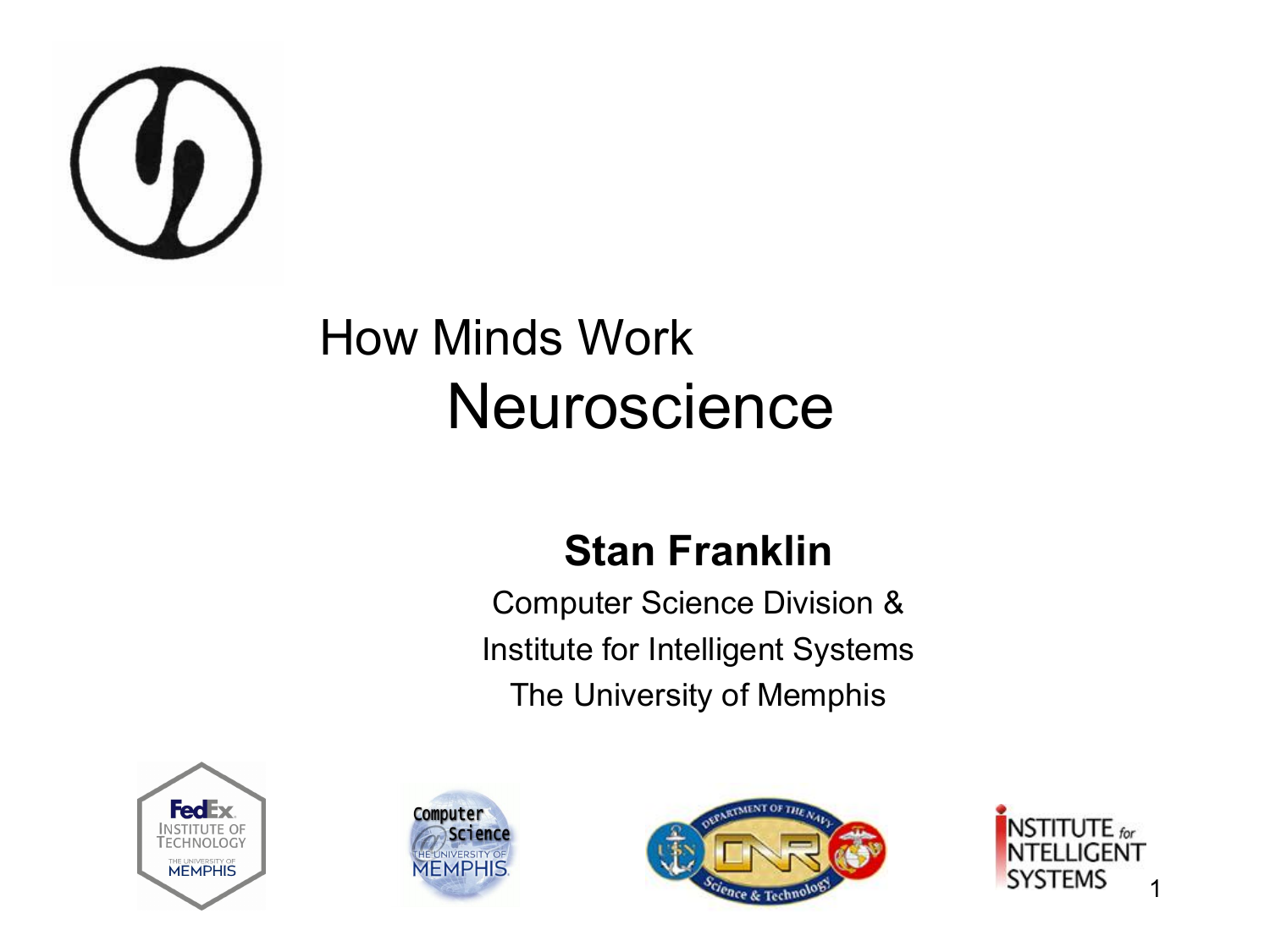# Nervous Systems

- "Wetware" underlying minds in animals
- Control sense-process-act cycles
- Composed of Neurons
- Ganglia are groupings of neurons

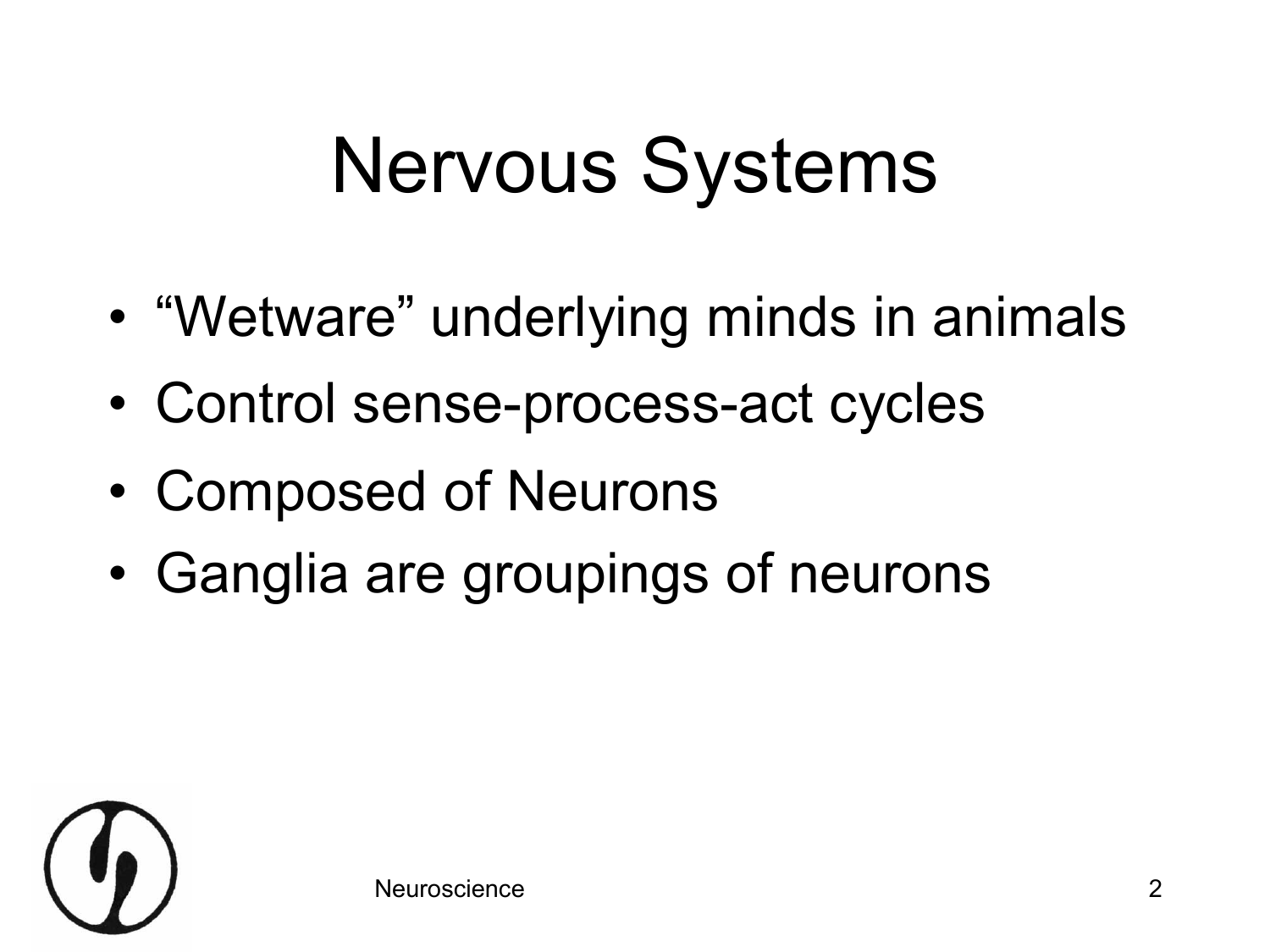# Nervous System Ontology

- Microscopic—neurons–axons, synapses, ion channels, action potentials, etc.
- Mesoscopic—neuronal populations– ganglia, cell assemblies, neuronal groups
- Macroscopic—anatomical modules– hippocampus, occipital lobe, frontal cortex, cyngulate gyrus, thalamus, etc.

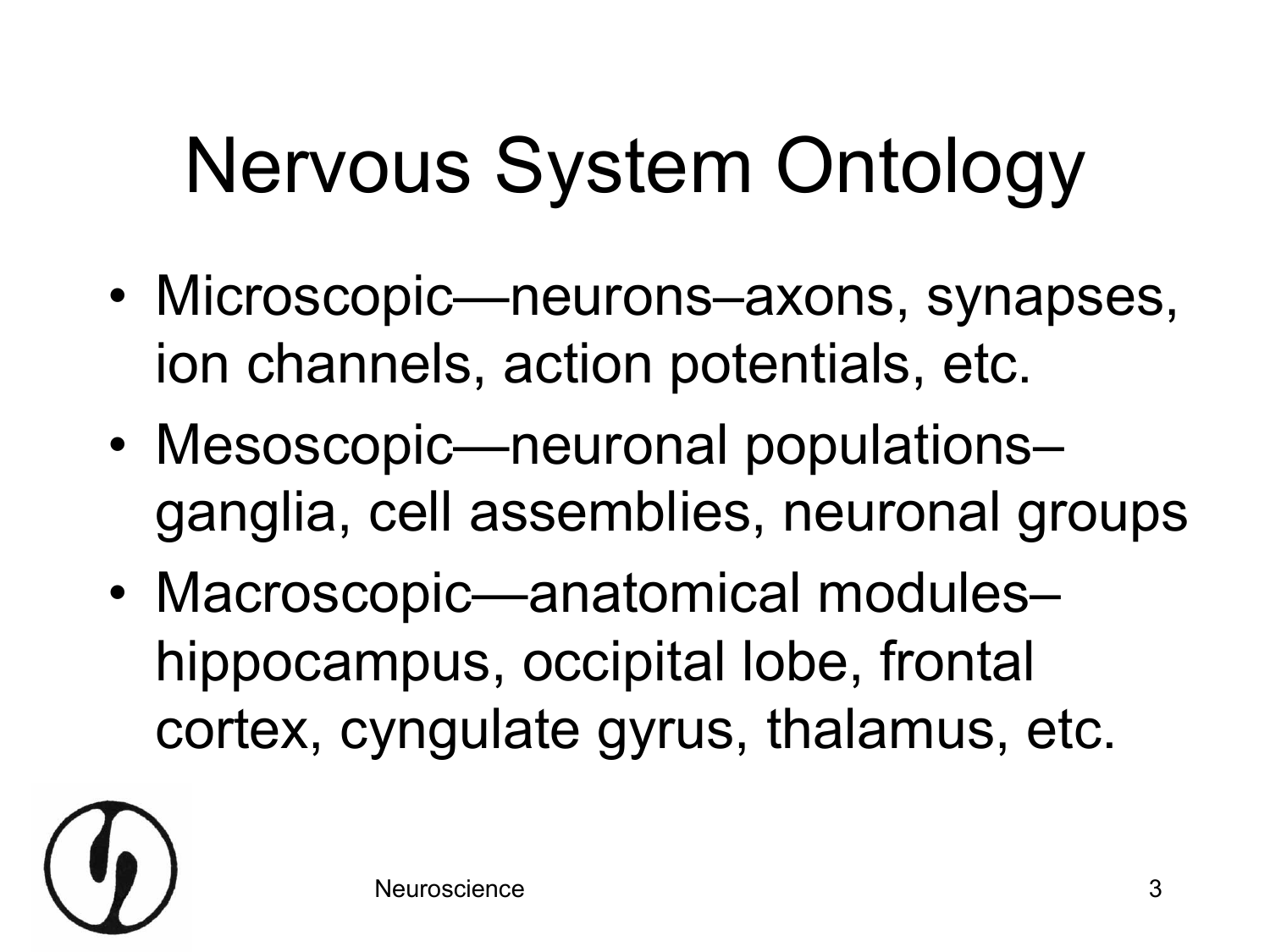### Invertebrate Nervous Systems

- Sponge—multicelluar animal with no nervous system–touch causes contraction
- Jellyfish—nerve net but no ganglia–sense light, balance, chemicals, touch
- Snail—nervous system of six ganglia
- Earthworm—segmented ganglia & tiny "brain"
- Grasshopper—simple brain between the eyes–can jump and walk without it
- Octopus—complex brain with 300m neurons– can learn and remember

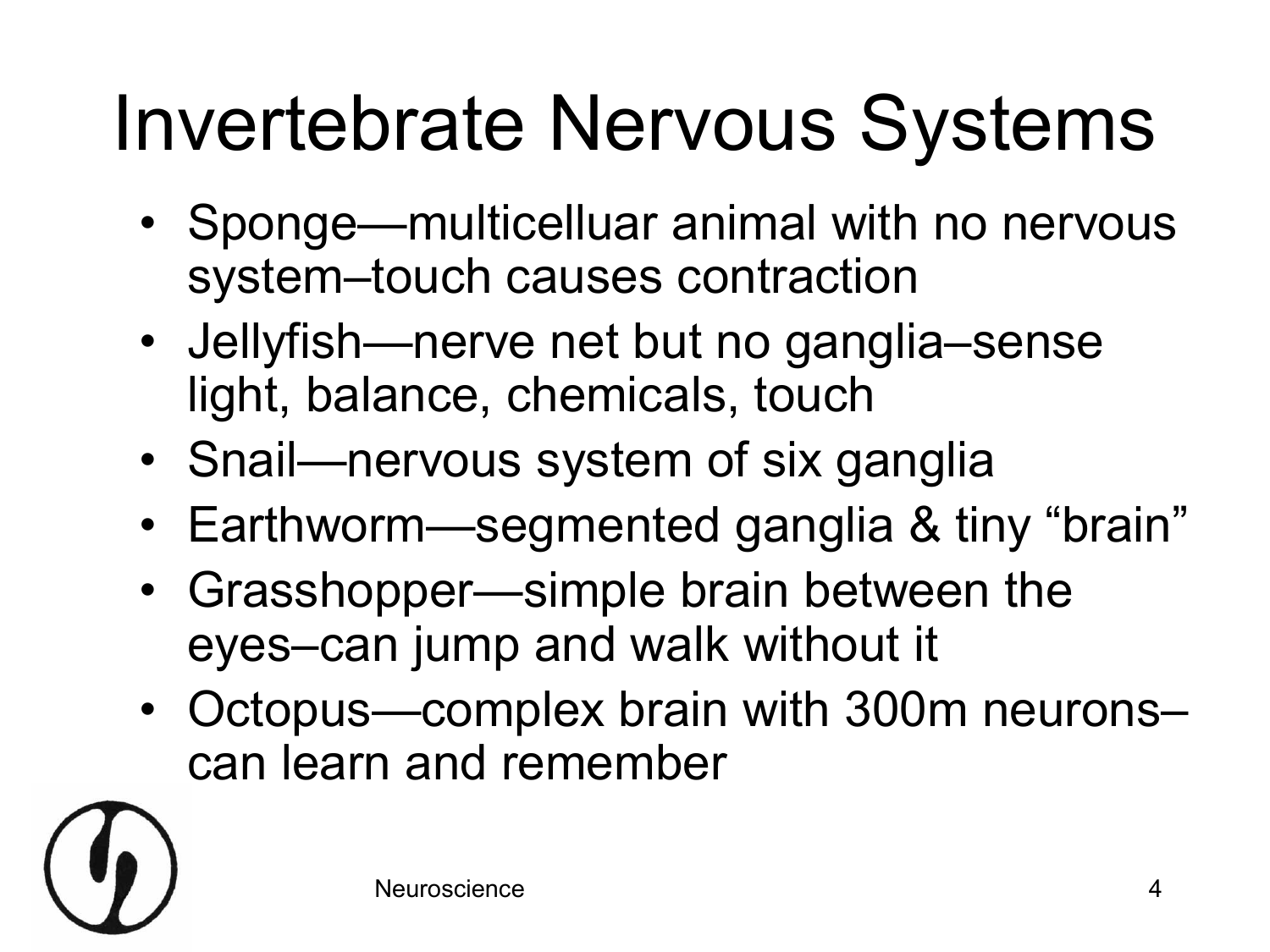#### Vertebrate Brains



Neuroscience 5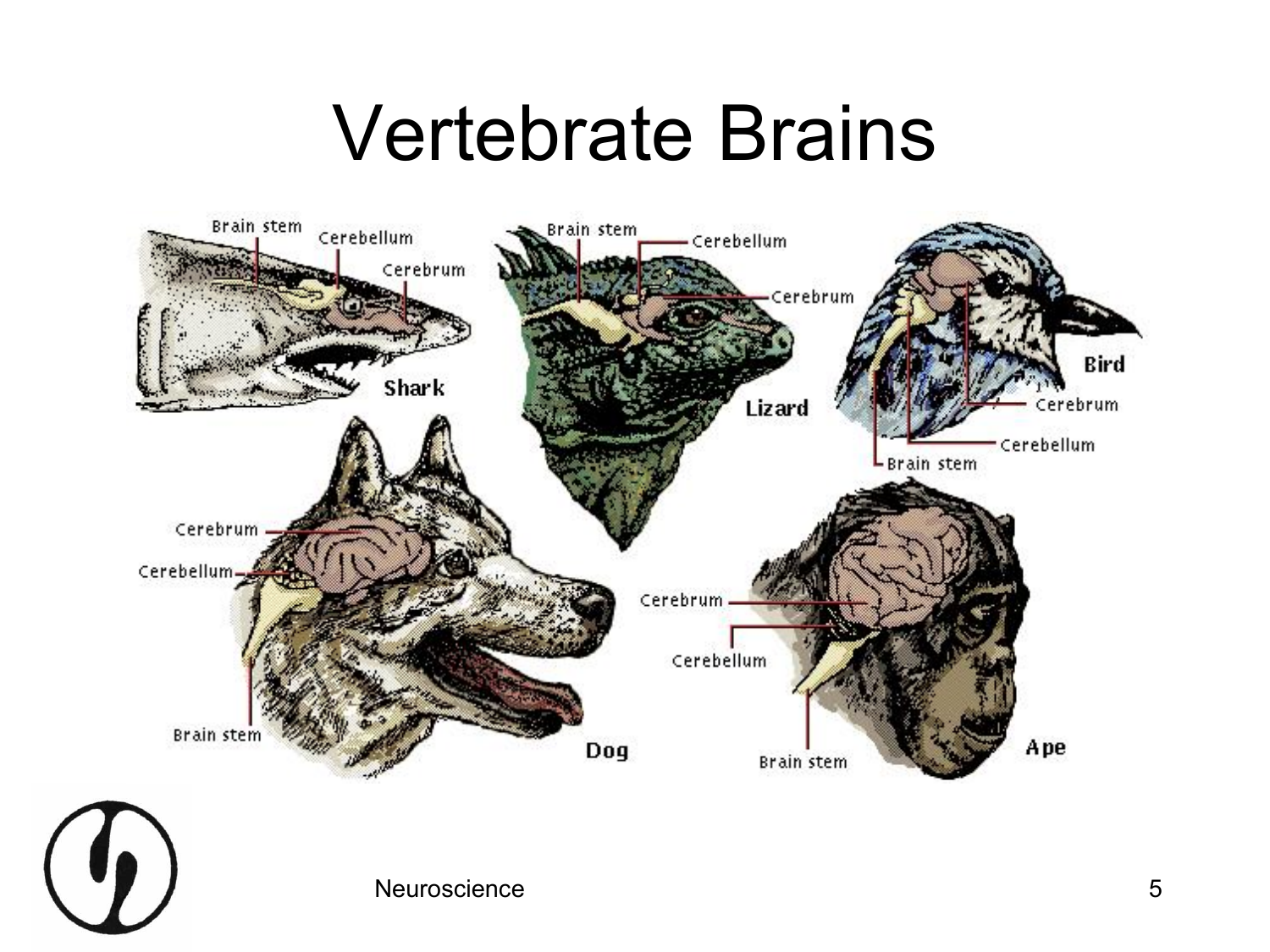#### Brain Stem & Cerebelum



- Pons-respiratory center, facial muscles
- Medulla—cough, gag, swallow, vomit
- Reticular formationarousal, attention, cardiac reflexes, motor functions, awareness, sleep
- Cerebellum—control & coordinate voluntary movement

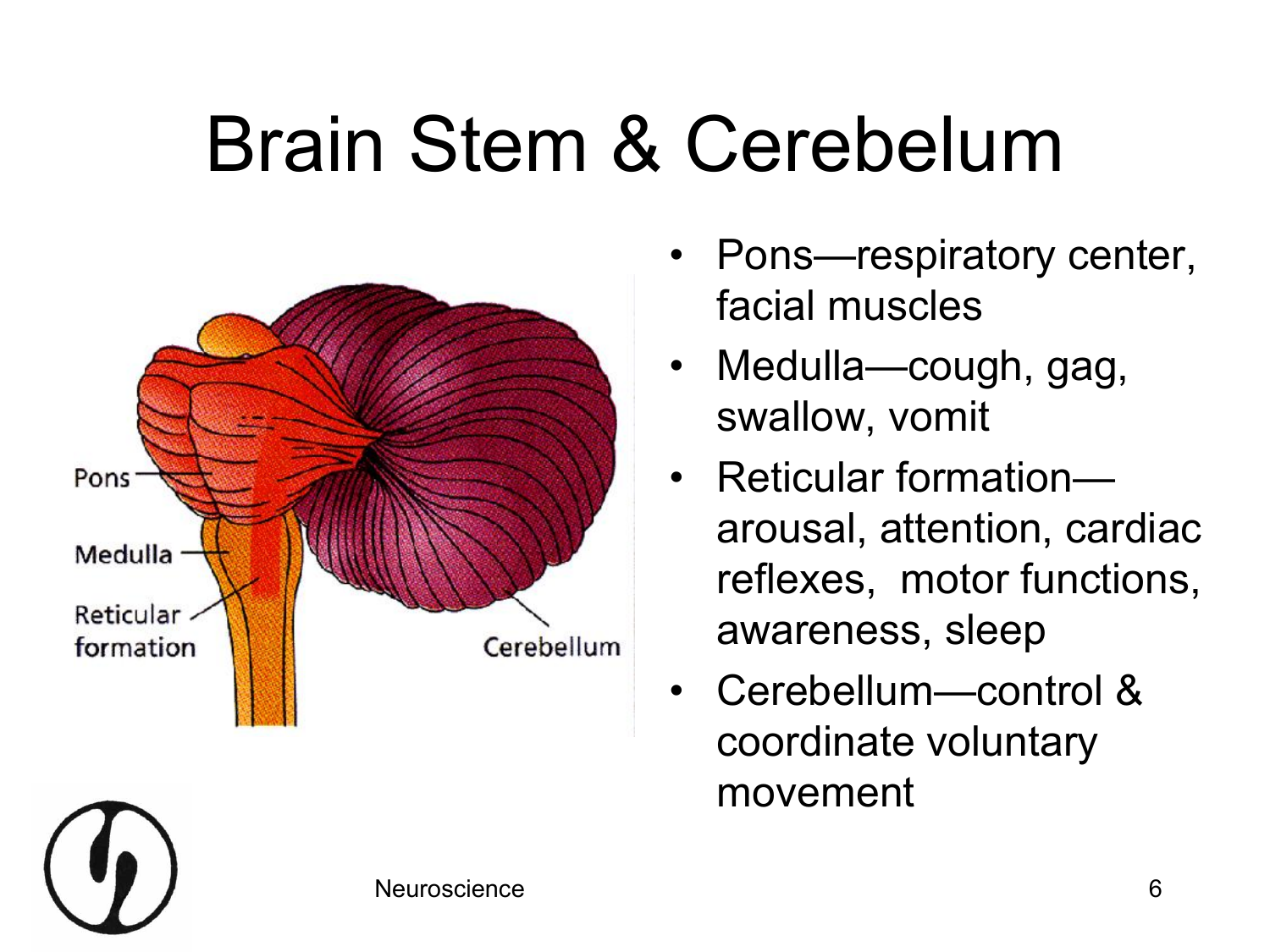### Role of the Cerebrum

- Fish—dwarfed by the rest of the brain– serves to process sensory input
- Reptiles & amphibians—proportionally larger–connects and forms conclusions about sensory input
- Birds—well-developed optic lobes, making the cerebrum even larger
- Mammals—dominates the brain
- Primates—cognitive ability is the highest

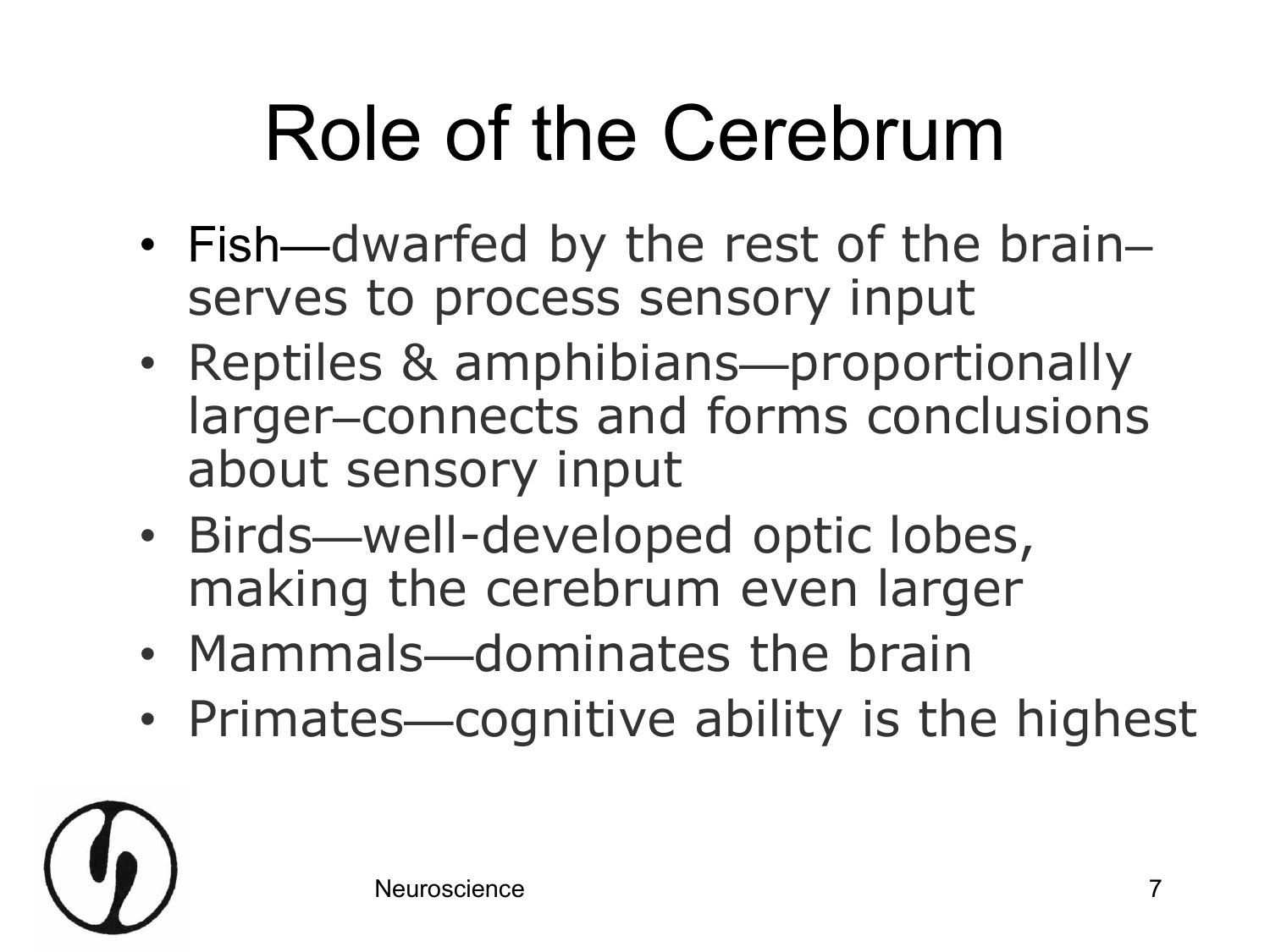#### THE MAJOR STRUCTURES OF THE NEURON

The neuron receives nerve impulses through its dendrites. It then sends the nerve impulses through its axon to the terminal buttons where neurotransmitters are released to stimulate other neurons.

Dendrites (receiving end)



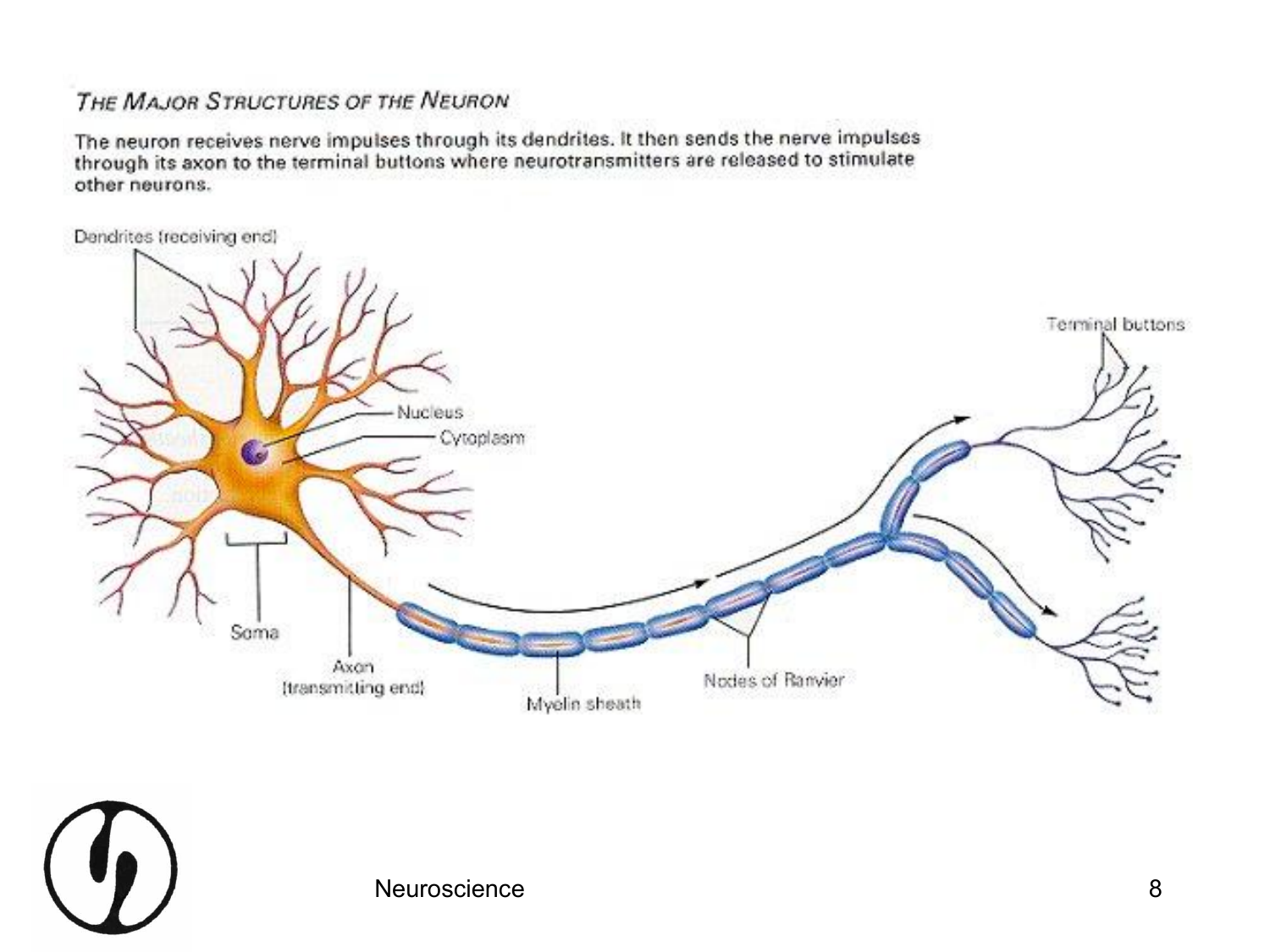#### Neuron



Cartoon of a generic neuron



Neuroscience 9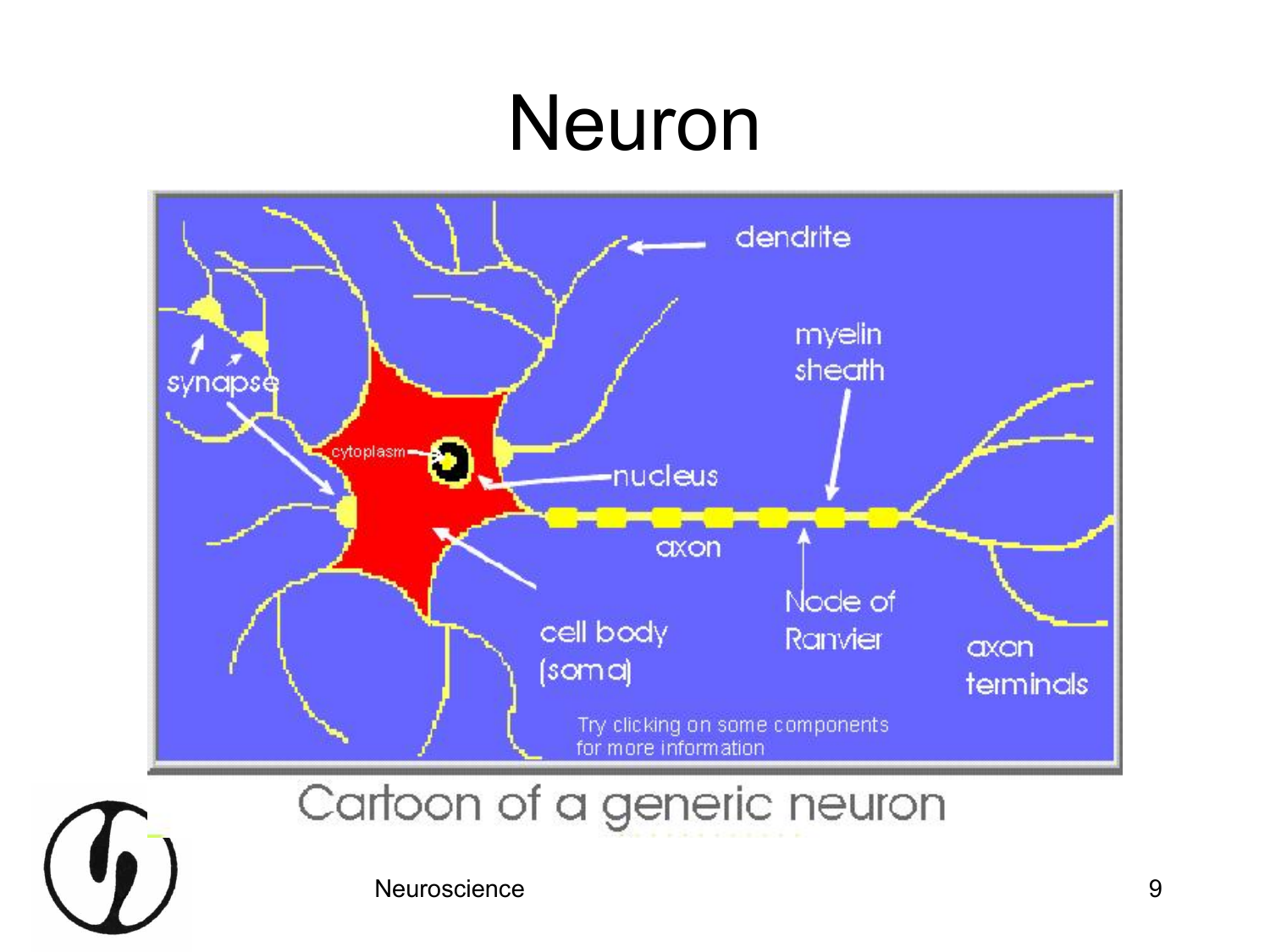### Synapses

- Pulse chemical wave
- Excitatory or inhibitory
- Neurotransmitter reuptake
- Signal vs modulator
- Learning via strengthening
- Decay with disuse



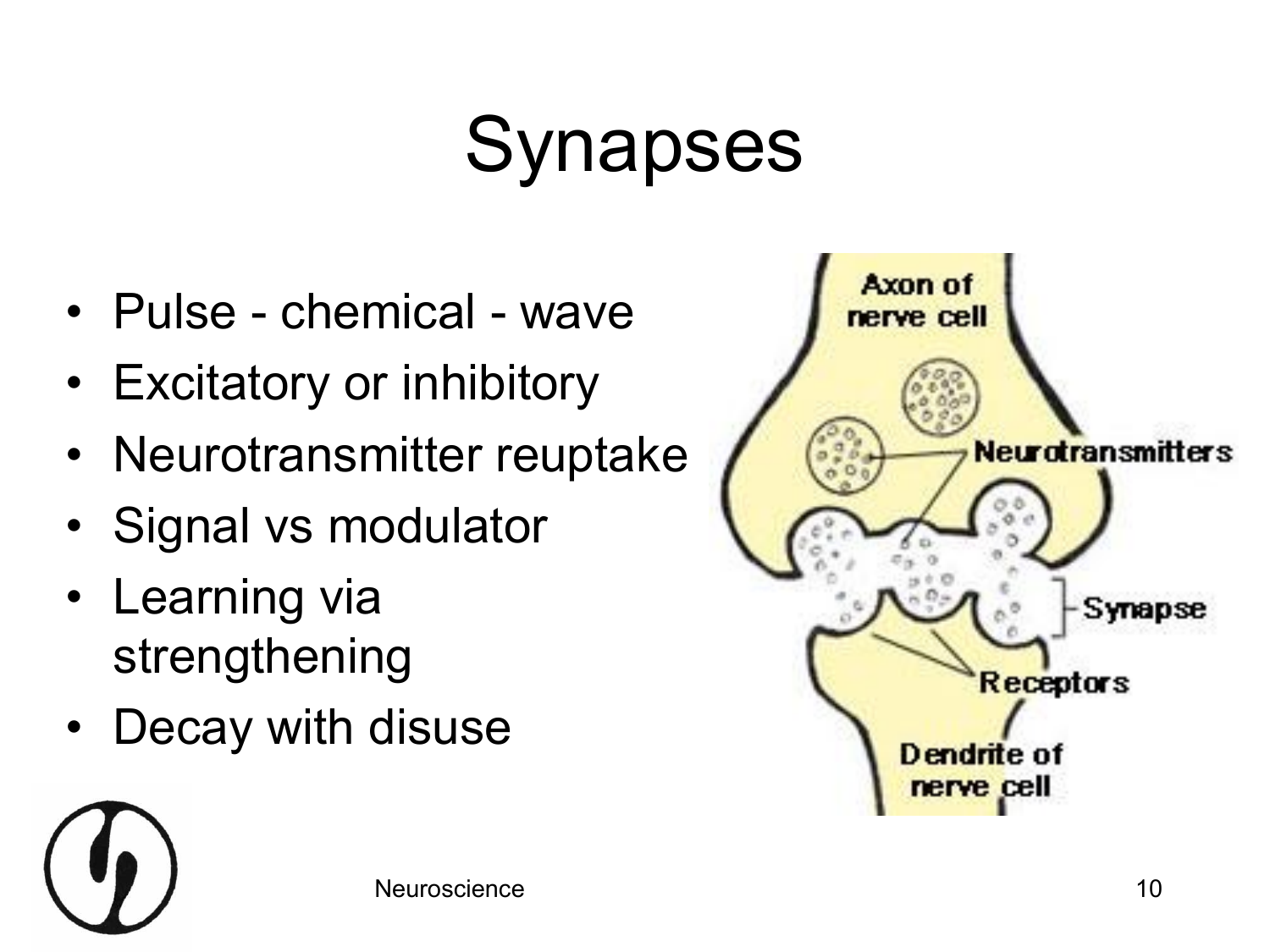# Neurons in Action

- Neurotransmitters cross synaptic clefs changing the voltage of the neuron
- Internal voltage exceeds threshold
- Triggers pulse down the axon
- Releases neurotransmitter at each synaptic clef

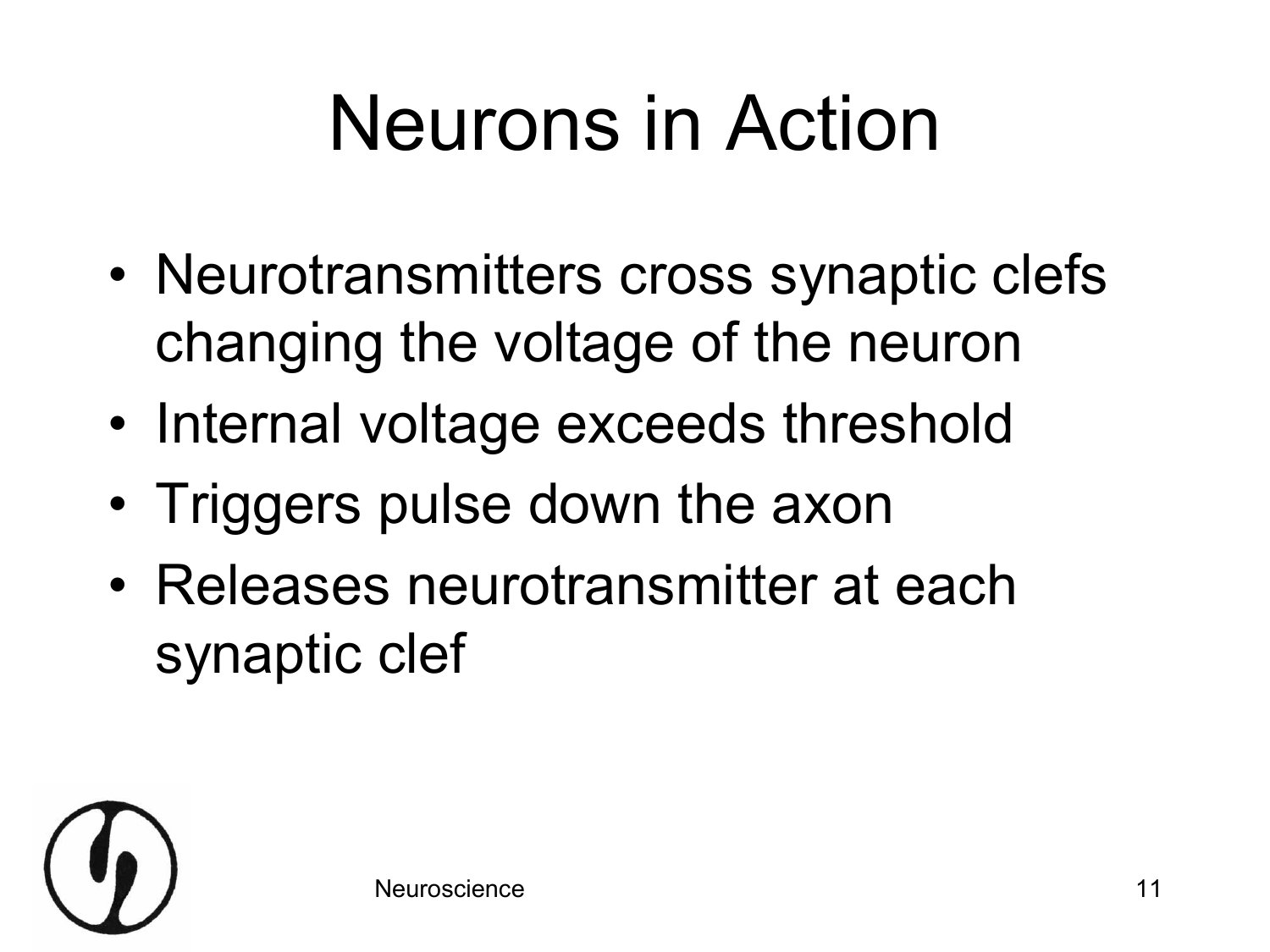#### Neurotransmitters

- Acetylcholine—most widely used– skeletal muscles, memory and learning
- Norepinephrine—heart & blood vessels, focusing attention
- Dopamine—rewarding effects of drugs and natural stimuli
- Serotonin—mood, sleep, food intake, aggressive behaviors, pain sensitivity
- Others—Glutamic acid, GABA, Aspartic acid, Glycine, etc.

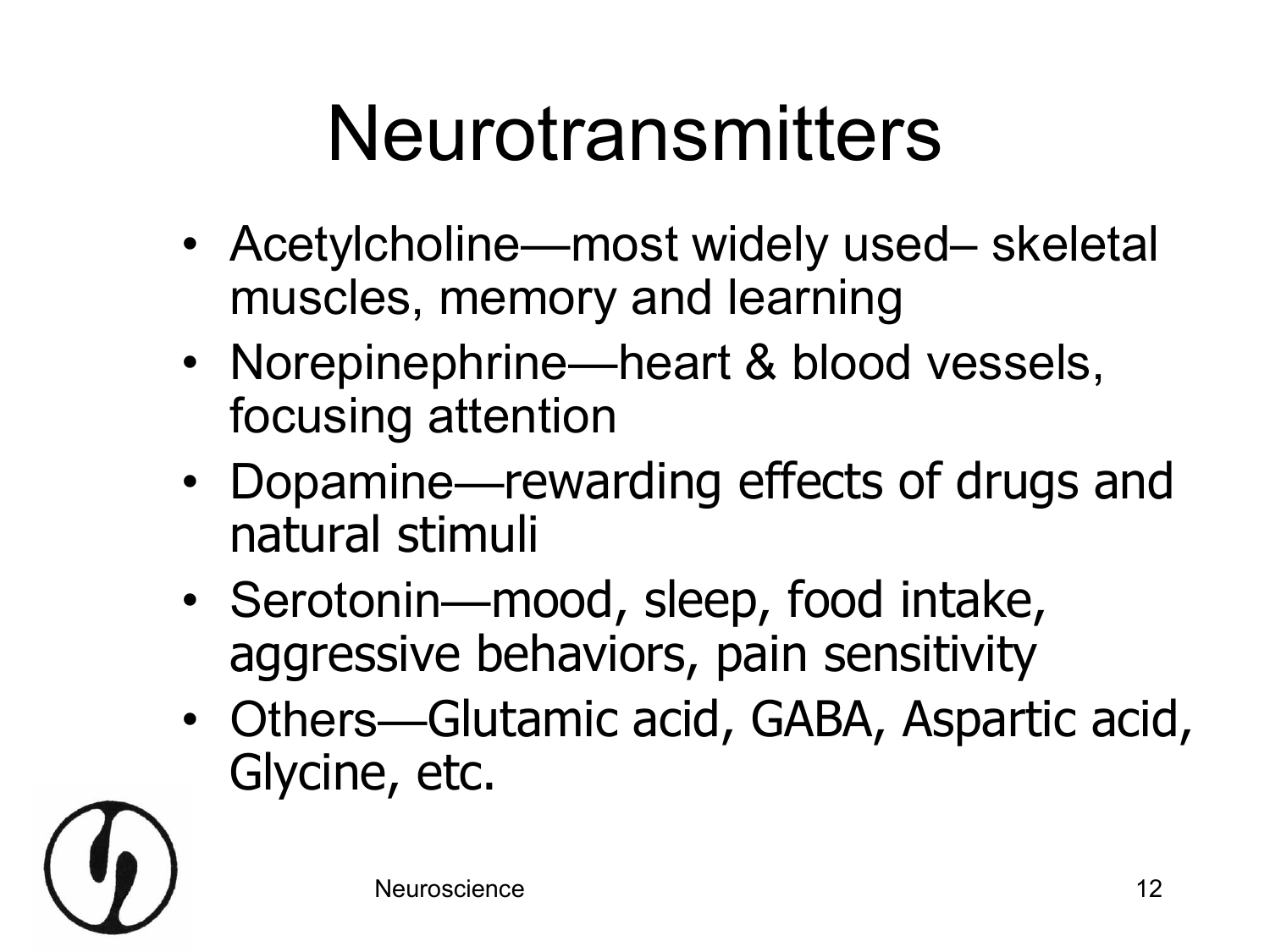#### About Neurons

- Little used neurons tend to die
- Learning by
	- Strengthening synapses
	- Adding new synapses
	- adding new neurons
- Interneurons vs projection neurons

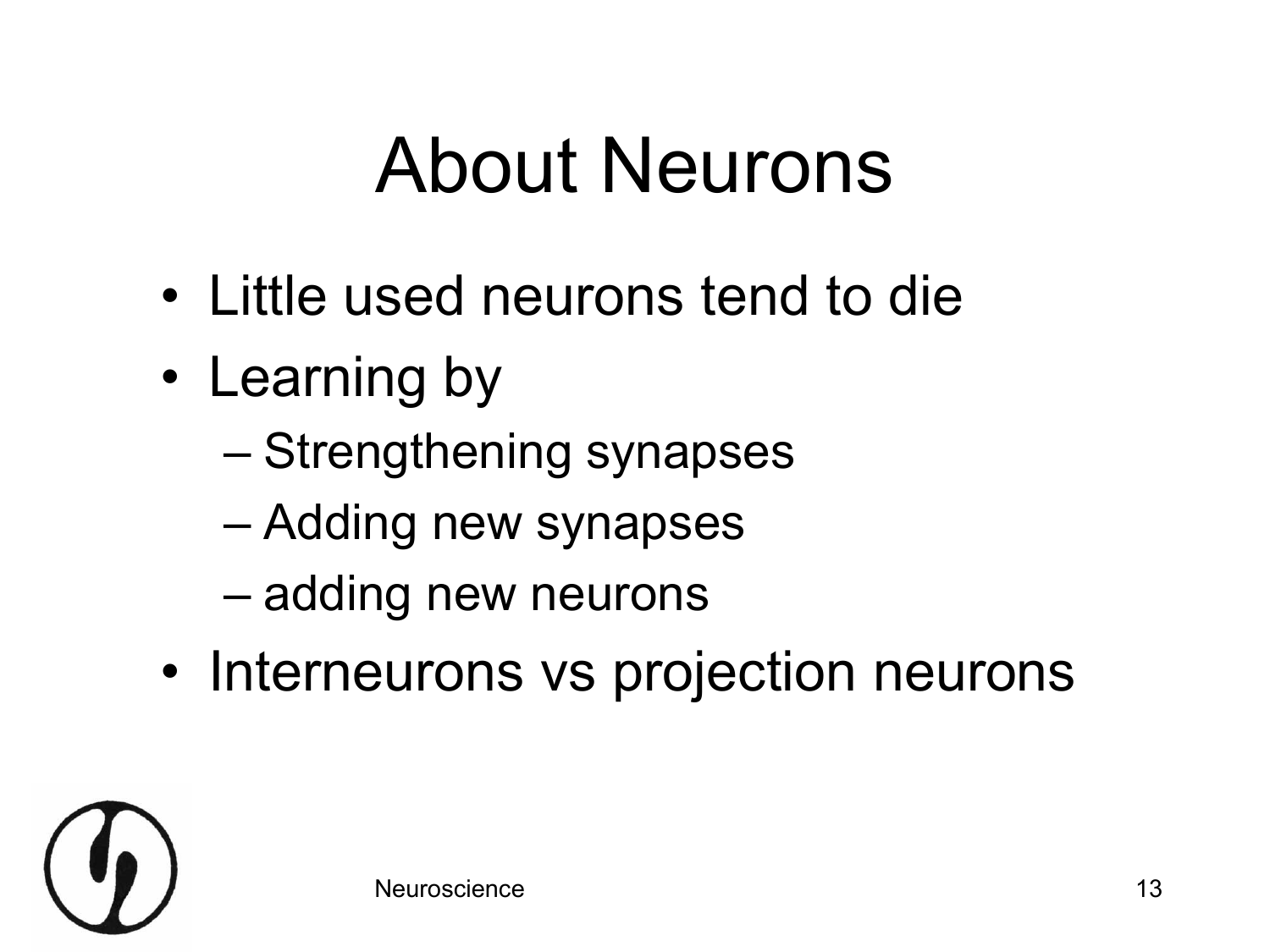# Receptive Field

- Sensory receptor—eg retinal rod or cone
- Sensory neuron—eg a retinal ganglion cell–each with a particular content preference
- Receptive field—retinal area in which stimulation leads to response by neuron

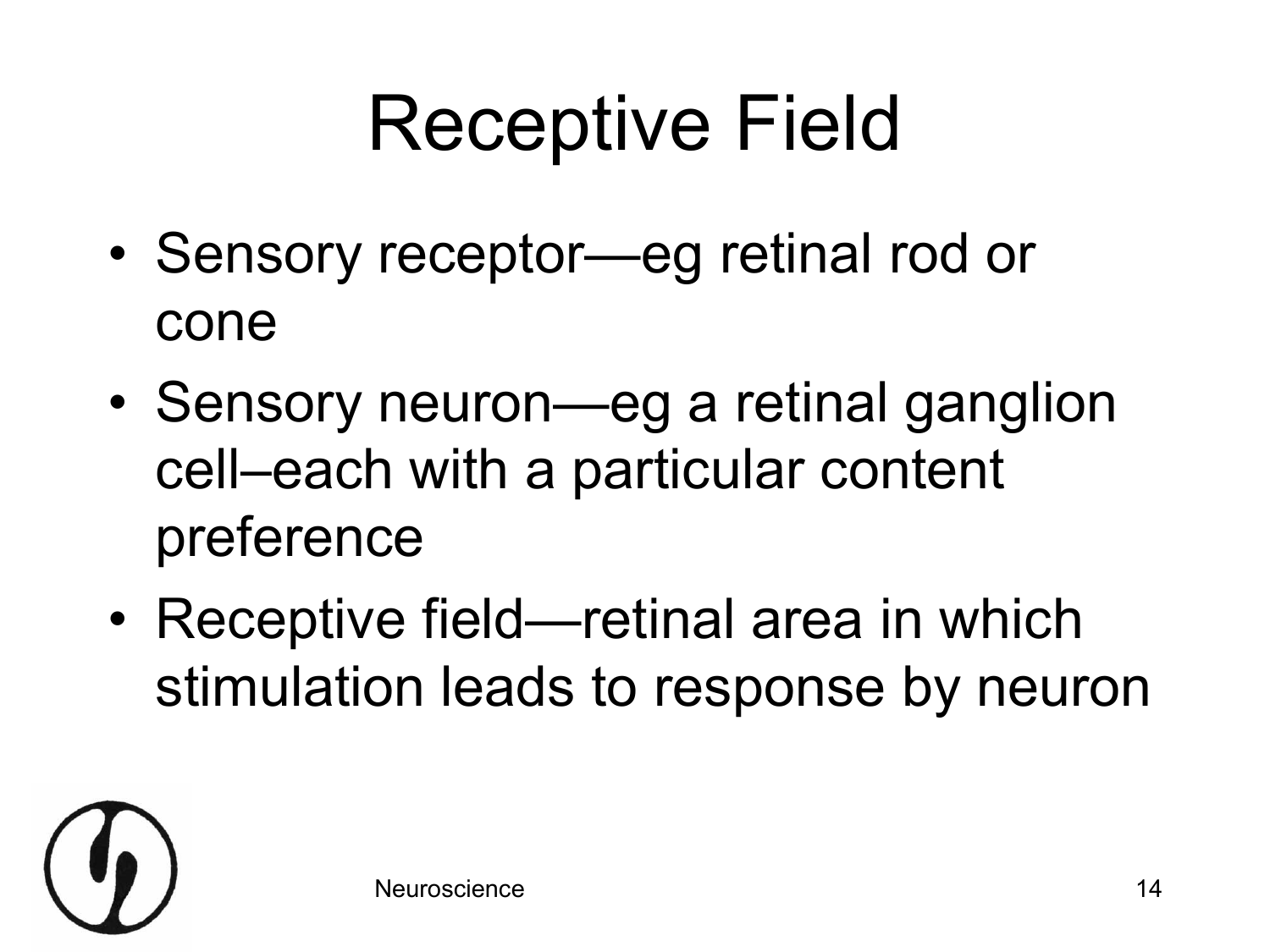#### Retinal Anatomy



- Light passes through nerve fibers to rods & cones
- Ganglion cells reactive to their receptive fields
- Signal then passes through optic nerve to brain

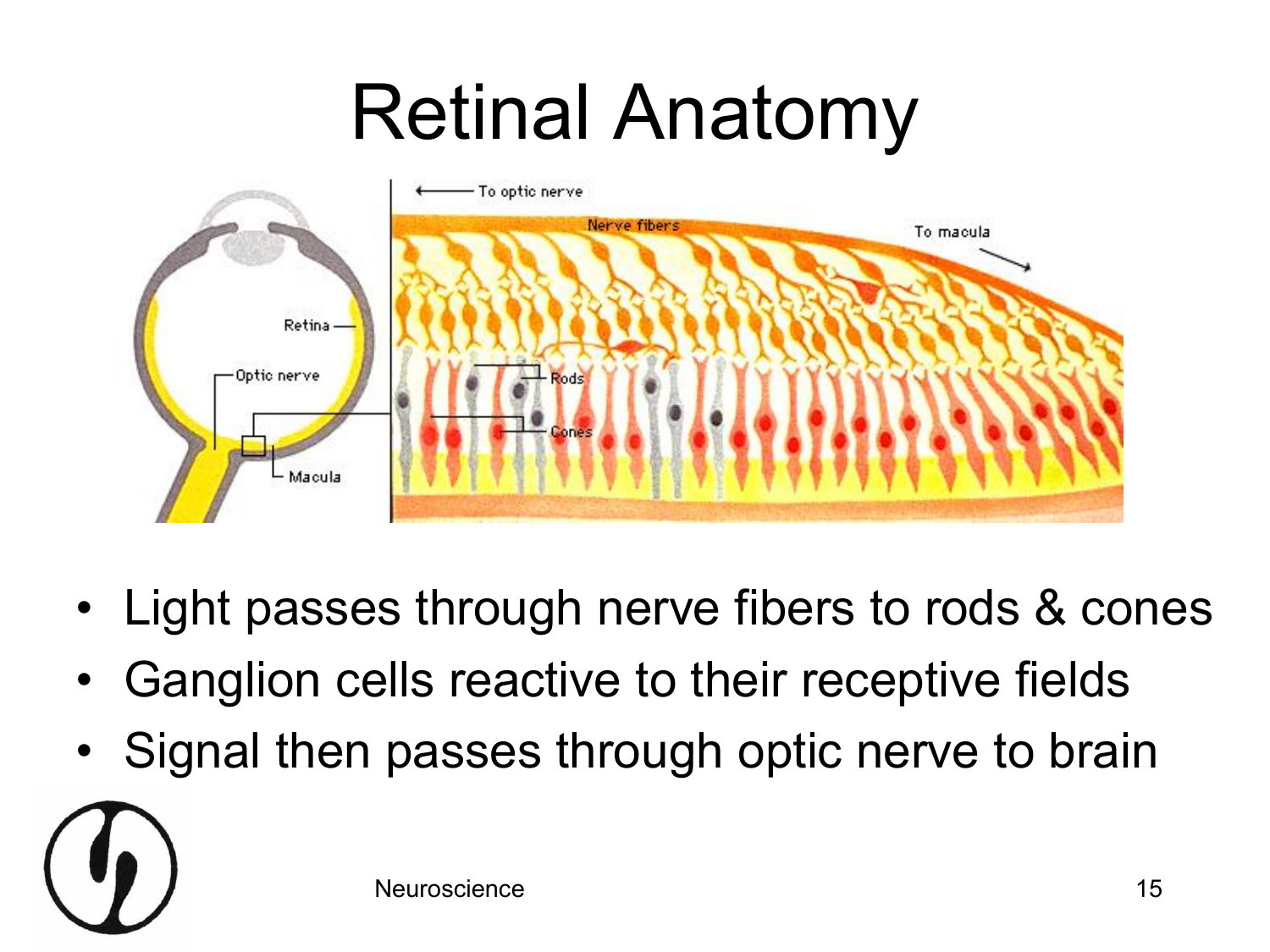#### Schematic Retina Showing a Receptive Field

Orange are excitatory inputs into the receptive field. Blue are inhibitory inputs into the receptive field.



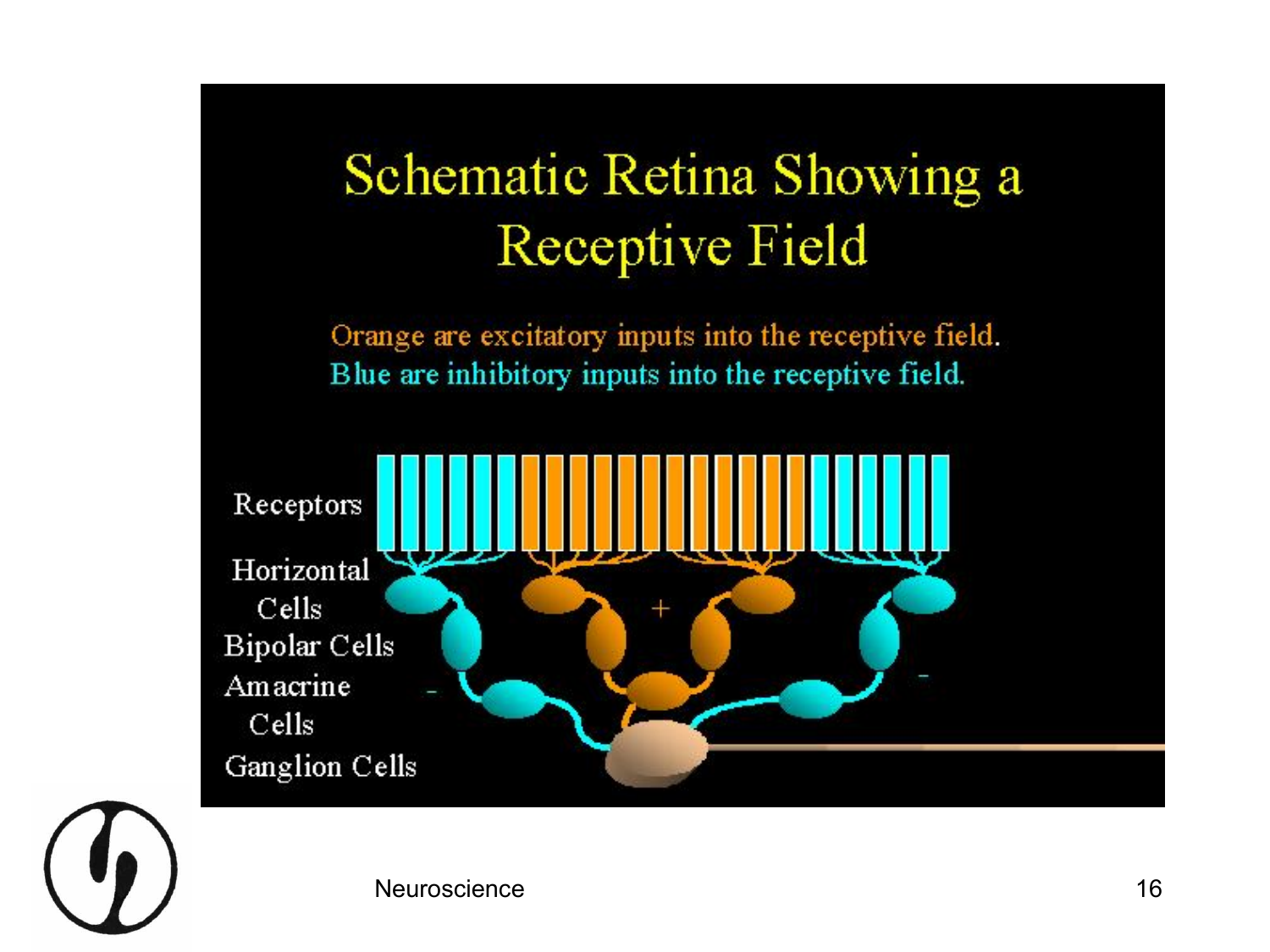#### Sensory Neurons as Feature Detectors

- Edge detector—edge at particular angle
- Motion detector—responds to movement
- Color detector—responds to particular colors
- Responds incrementally to variations
- Complex feature detectors built of primitive feature detectors.

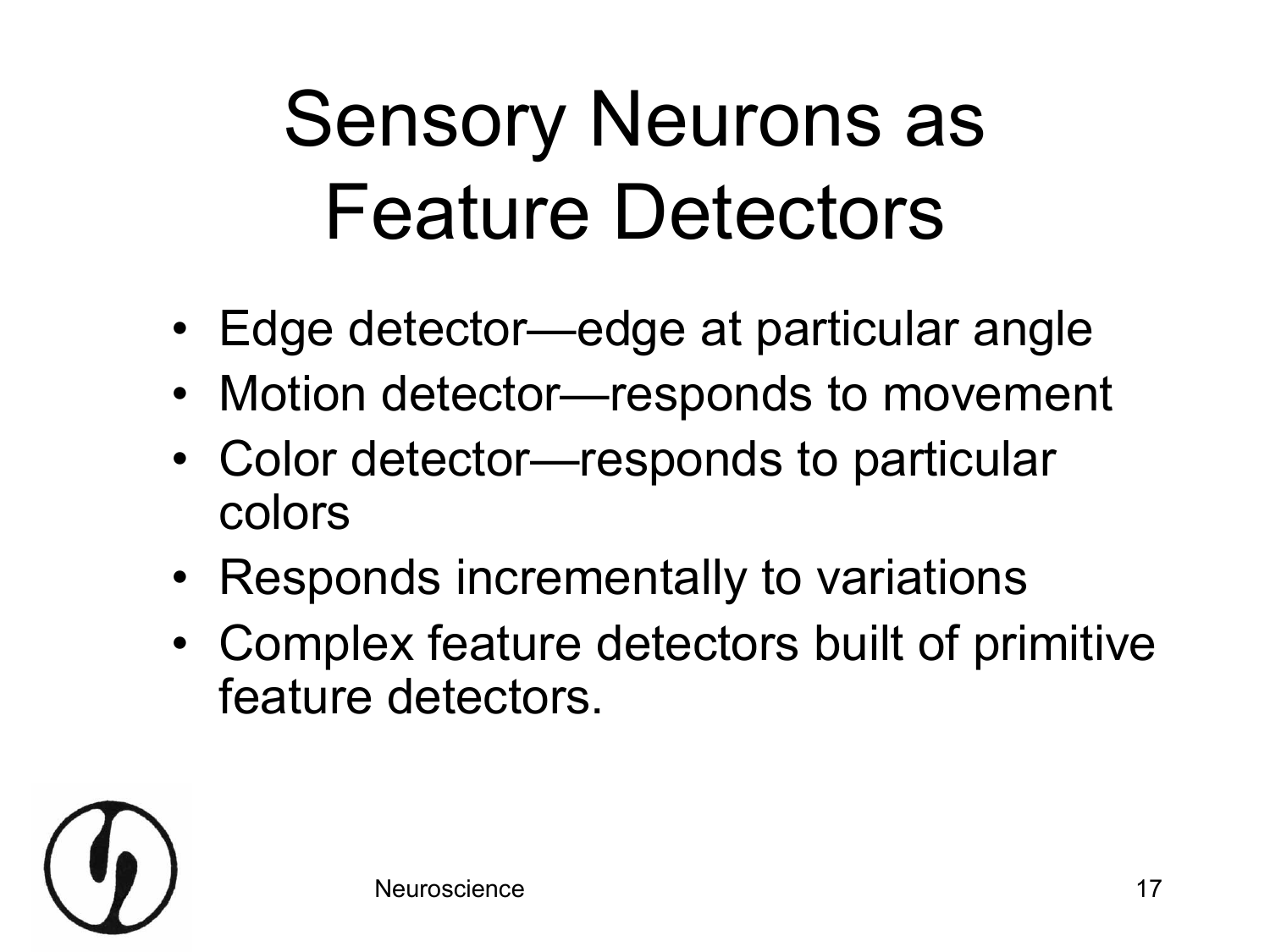### The Triune Brain

- Reptilian brain *snakes, lizards – hunger, temperature control*
- Limbic system *cats, rats – mood, memory*
- Neocortex *primates – social, planning*





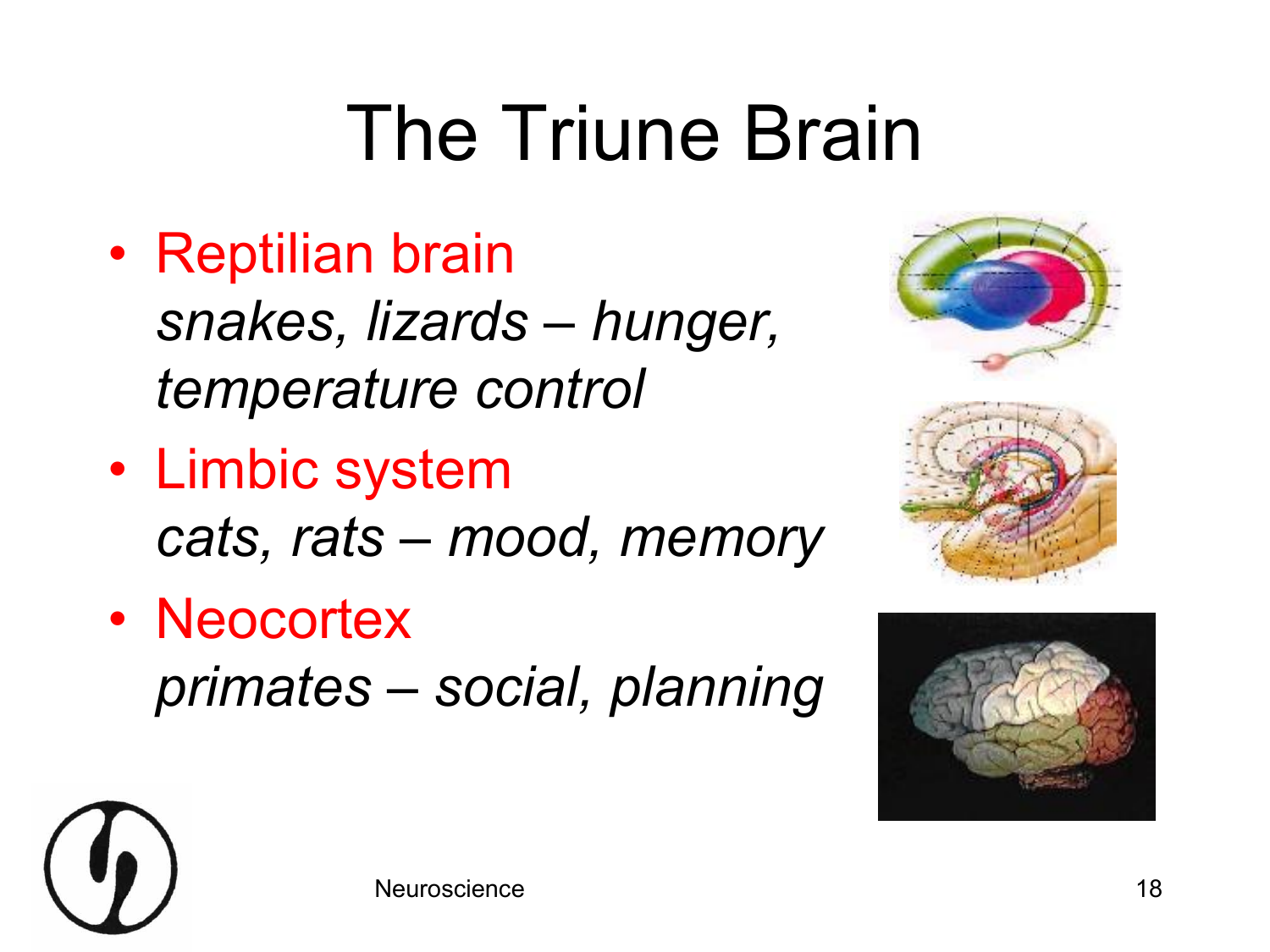#### Lobes of the Human Neo-cortex

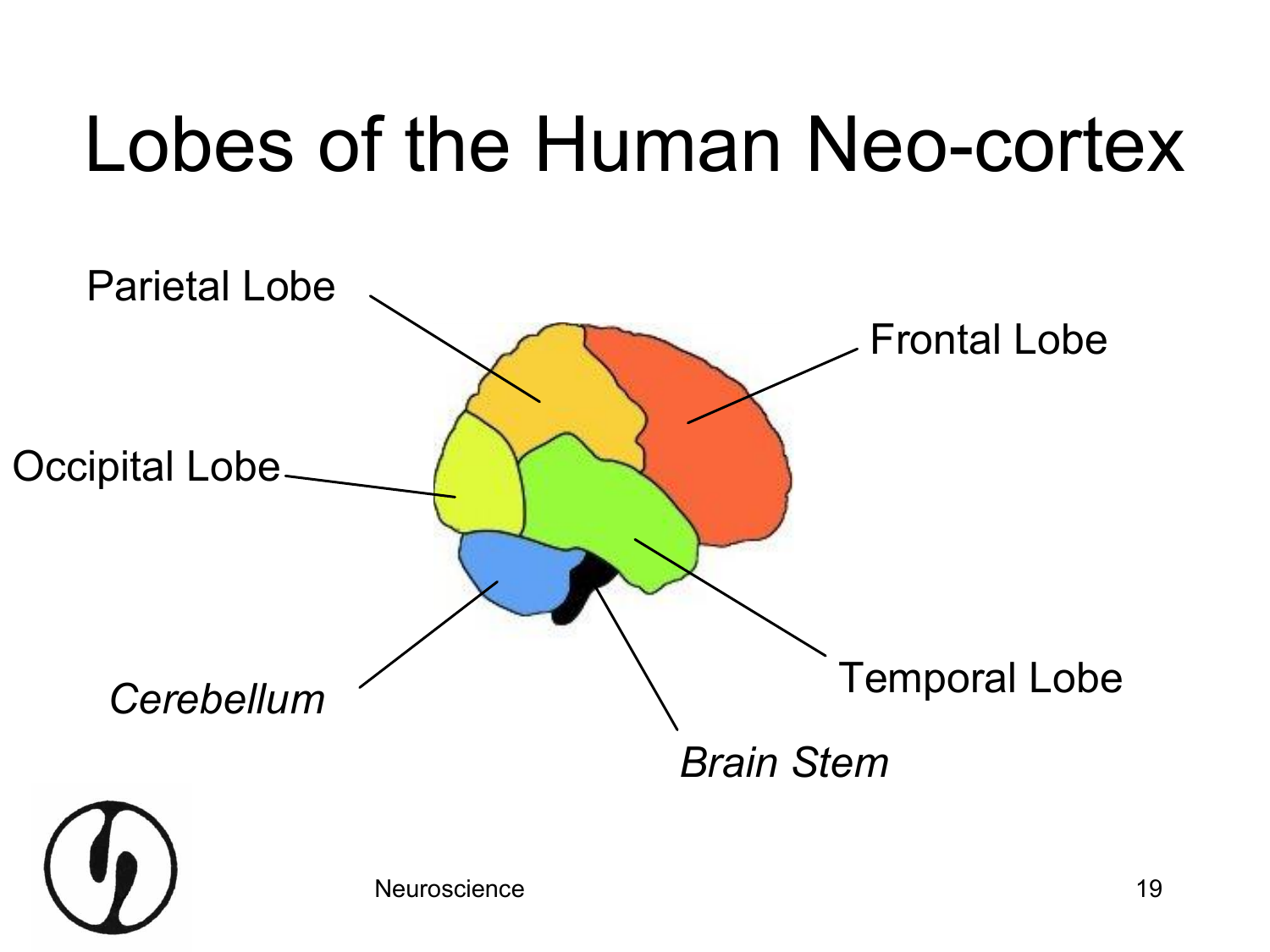

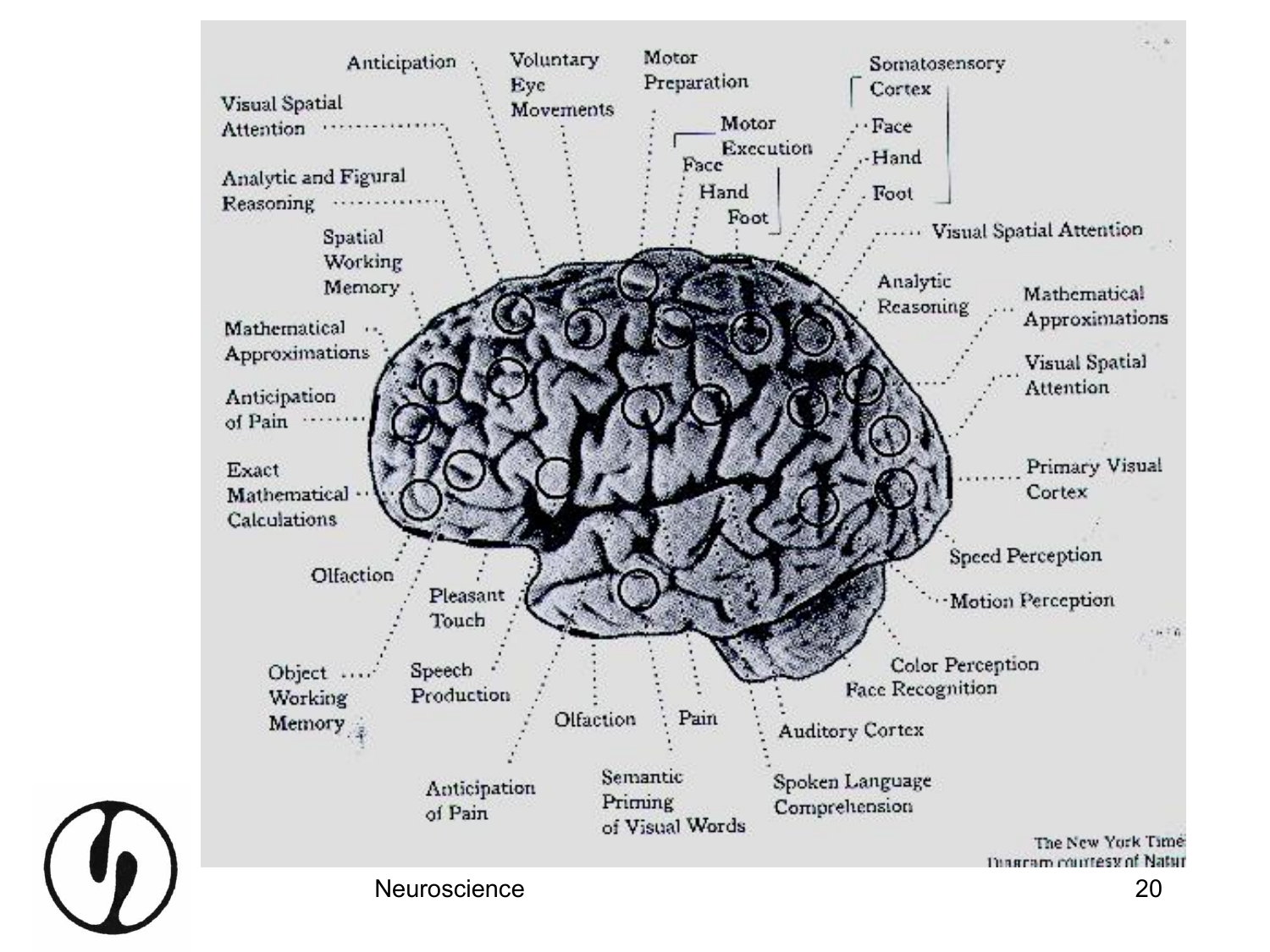► Location of Major Limbic System Structures

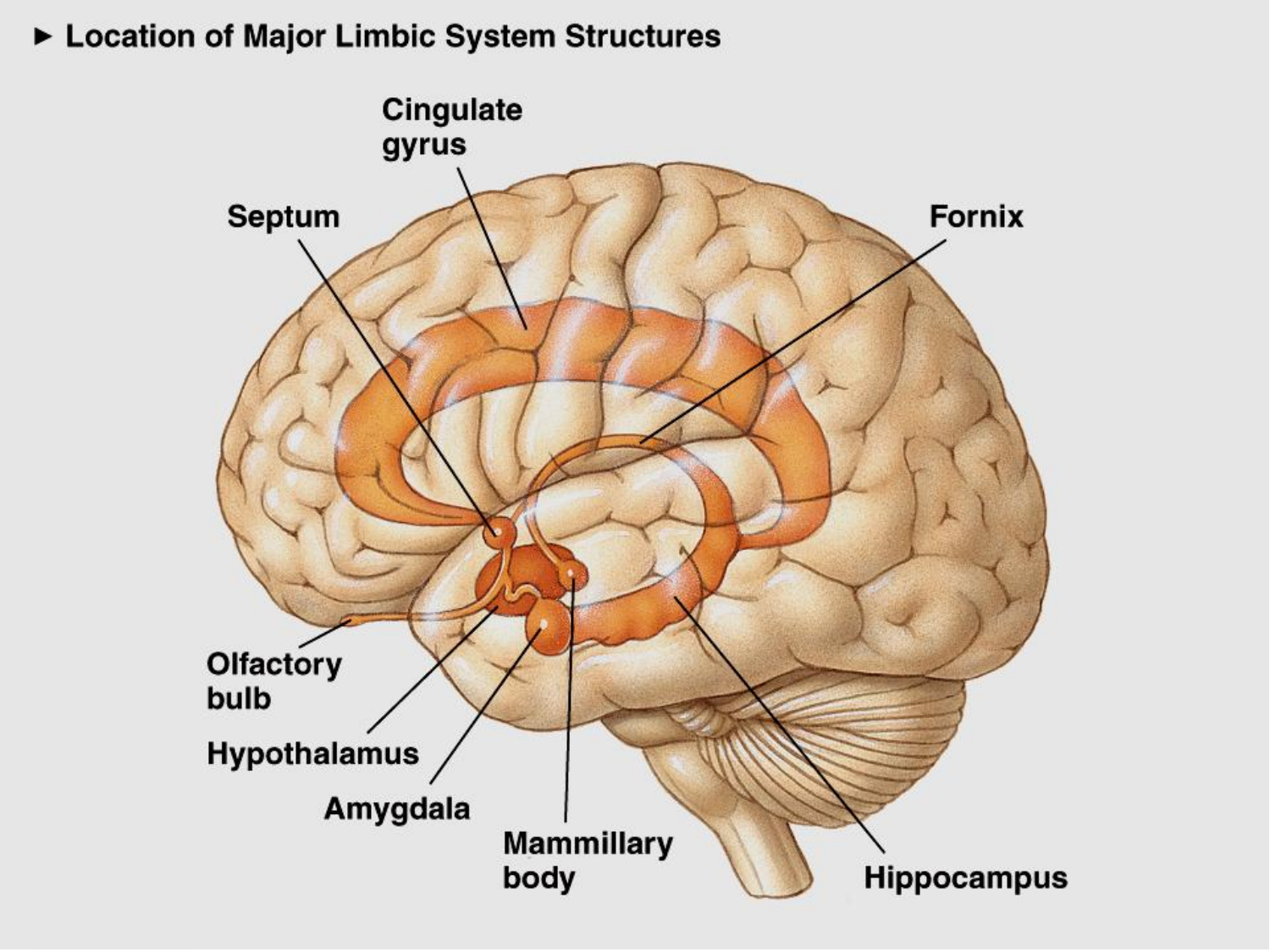#### Hippocampus



- Spatial memory
	- Song birds
	- London taxi drivers
- Transient episodic memory
- Consolidate into declarative memory

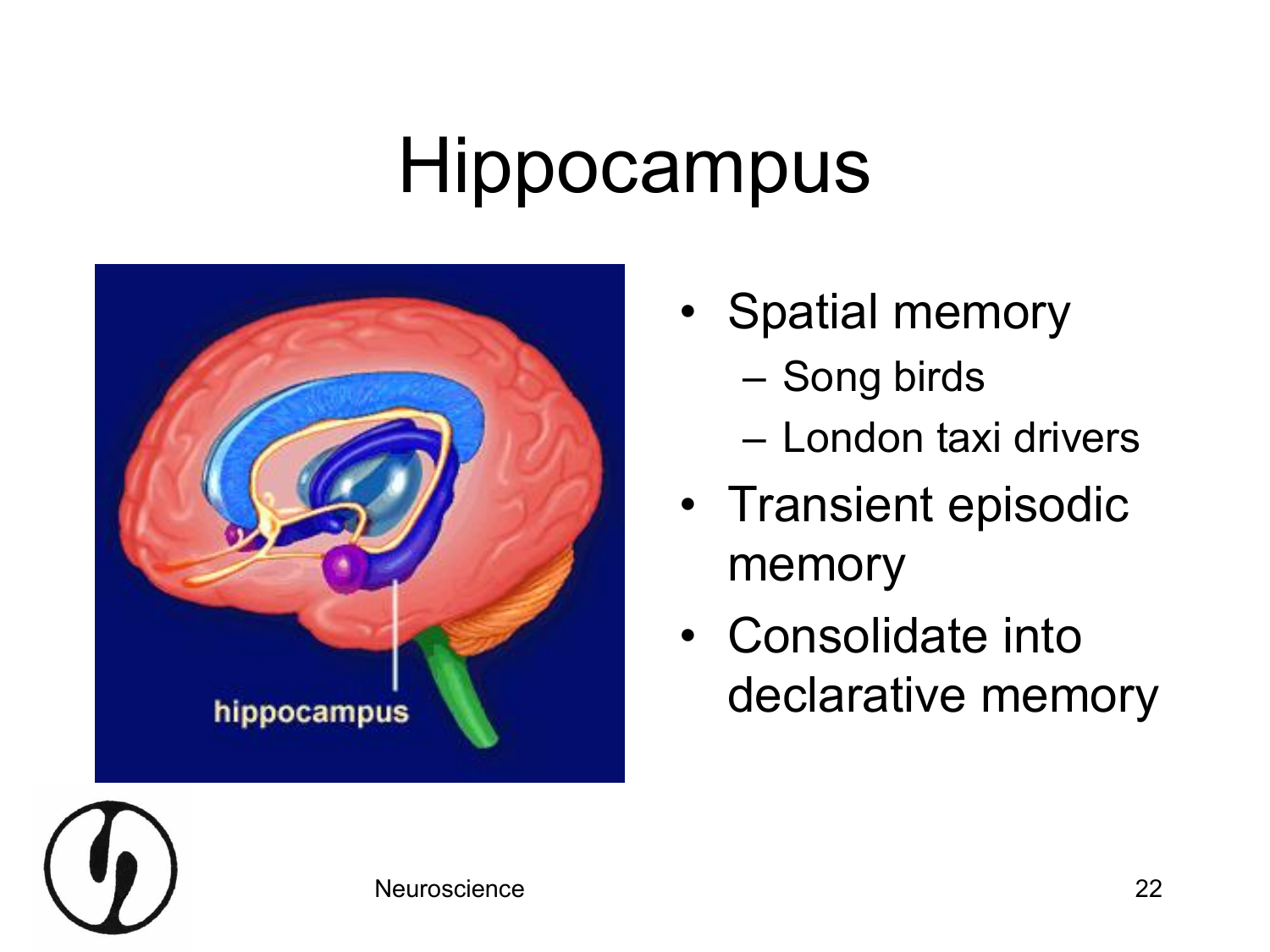#### Assigned Readings

Sloman, A., and R. Chrisley. 2003. Virtual Machines and Consciousness. *Journal of Consciousness Studies* 10:133-172.

Your "3-Brains-in-One" Brain [http://www.psycheducation.org/emotion/](http://www.psycheducation.org/emotion/triune brain.htm) triune%20brain.htm (take the tour)